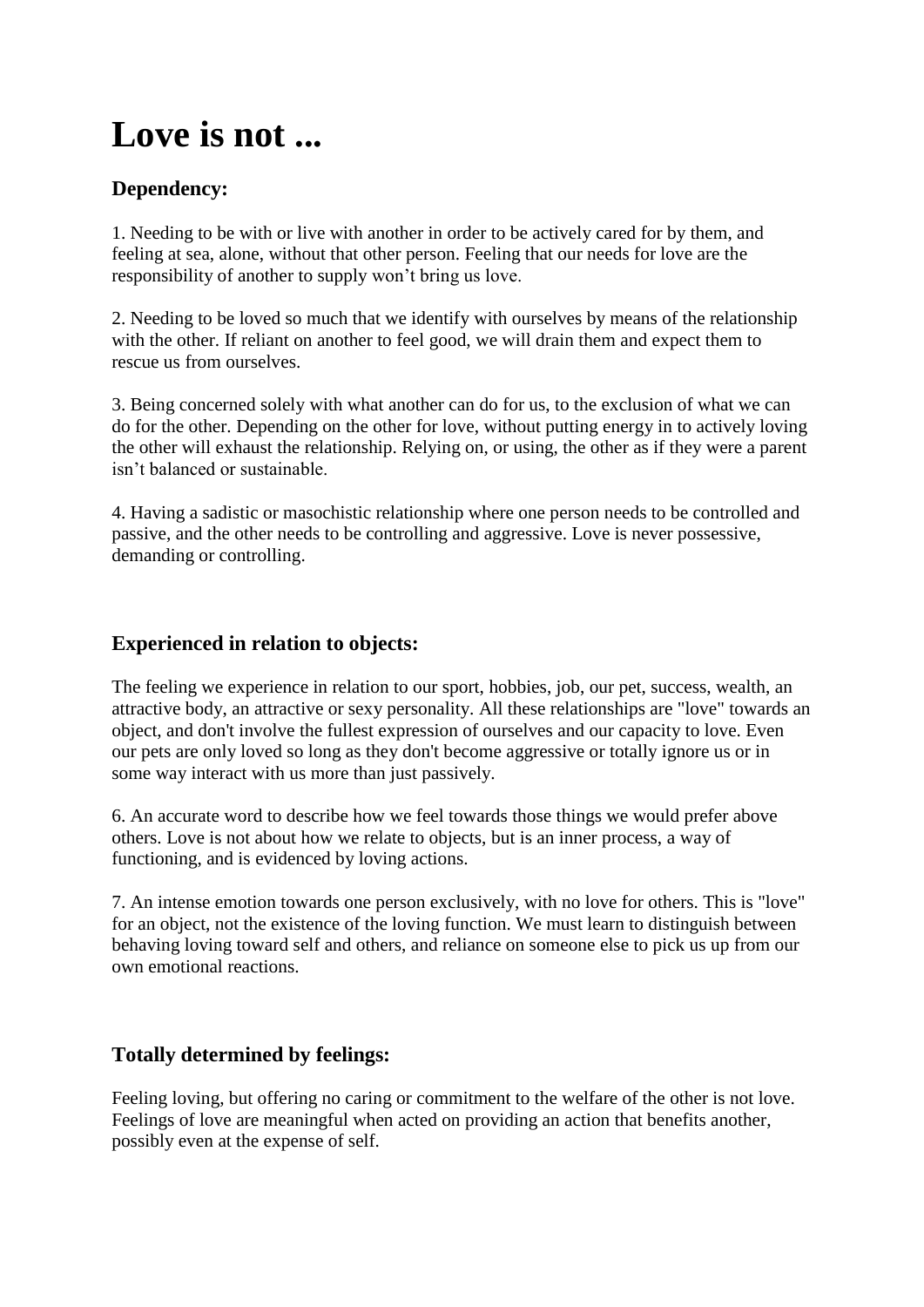9. Feeling loving, but also having, or using power over the other, such as using them to meet one's own sexual gratification without taking account of their needs or feelings. Genuine love gives without assessing the gain from the transaction.

10. Expressing one's impulses (because that is what I truly feel like right now) in ways that will hurt another. Genuine love towards another translates into self-management that is not injurious of others.

11. Acting from feelings originating below the rib-cage. Love is an energy felt in the chest. Any emotion that is felt in the body below the heart is not love.

## **Rescuing or Martyring:**

12. Nurturing to the point where the other cannot become autonomous. Helping others so that the helper meets his or her own needs is a common behaviour which feels like, but is not, love. It does not add to the growth of the person 'helped'.

13. Sacrificing self for the supposed benefit of others. Doing this simply enables us to feel superior, and avoids giving others the chance to be autonomous, or responsible, or both. It is also colluding with the dysfunction, and thus is an example of behaving co-dependently.

14. Looking after the needs of another at one's own expense, no matter whether these needs are legitimate or based on child-hood conditioning. Rescuing is even more likely when the partner has a disorder such as anxiety, paranoia, depression or a process that impinges on 'normal' interactions. Martyrdom is not love in action.

15. Martyring behaviours could include withholding expression of own needs, putting others first as a matter of course, allowing others to be dysfunctional and putting up with it, supporting the development of one's partners talents at the expense of one's own. This is codependence, and is not love in action.

16. The reluctance of martyrs to express legitimate needs prevents openness and intimacy, and so damages the relationship. True love is honest and expressive in a transparent and owning way.

#### **Manipulation/control or aggression:**

17. Being manipulating, controlling, or even aggressive so that your partner's feelings, attitudes or behaviour are channelled into desired directions. Genuine love always seeks freedom and autonomy for the person loved.

18. Manipulators assume that if their partner loved them, then that person would be pleased to accommodate the controller's requests or demands. The controller wants to do things with their partner, and so may expect their partner to alter their chosen thoughts or feelings in order to be accommodating. Love acquired in these ways is acquired by coercion – which is not loving.